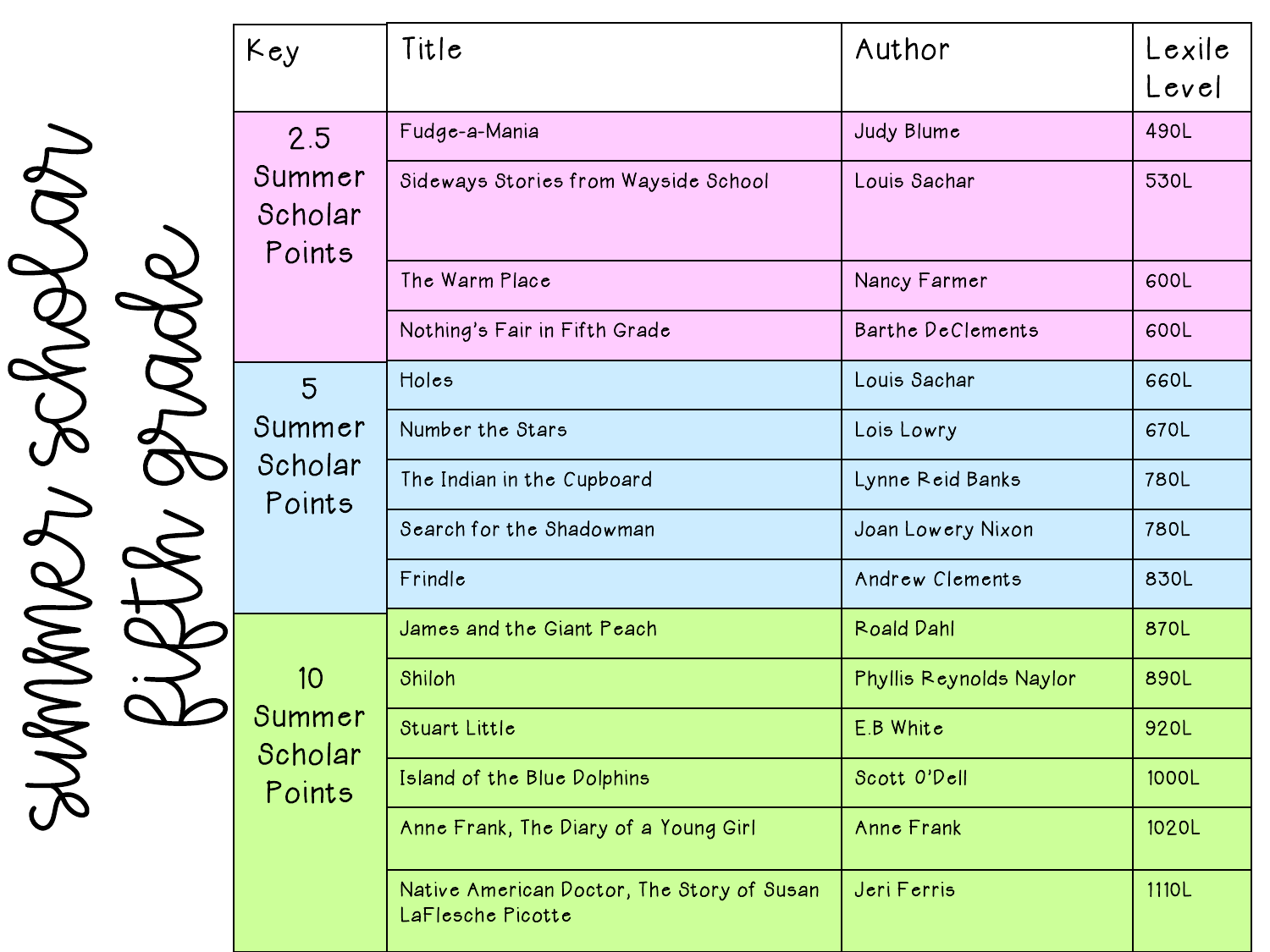Summarizing

yProvide a summary (5 or more sentences) of each book you read.

**WBe sure to use the organizer to help** you answer each question, then write your summary in paragraph form.

yUse the rubric to make sure you included each part to receive full credit.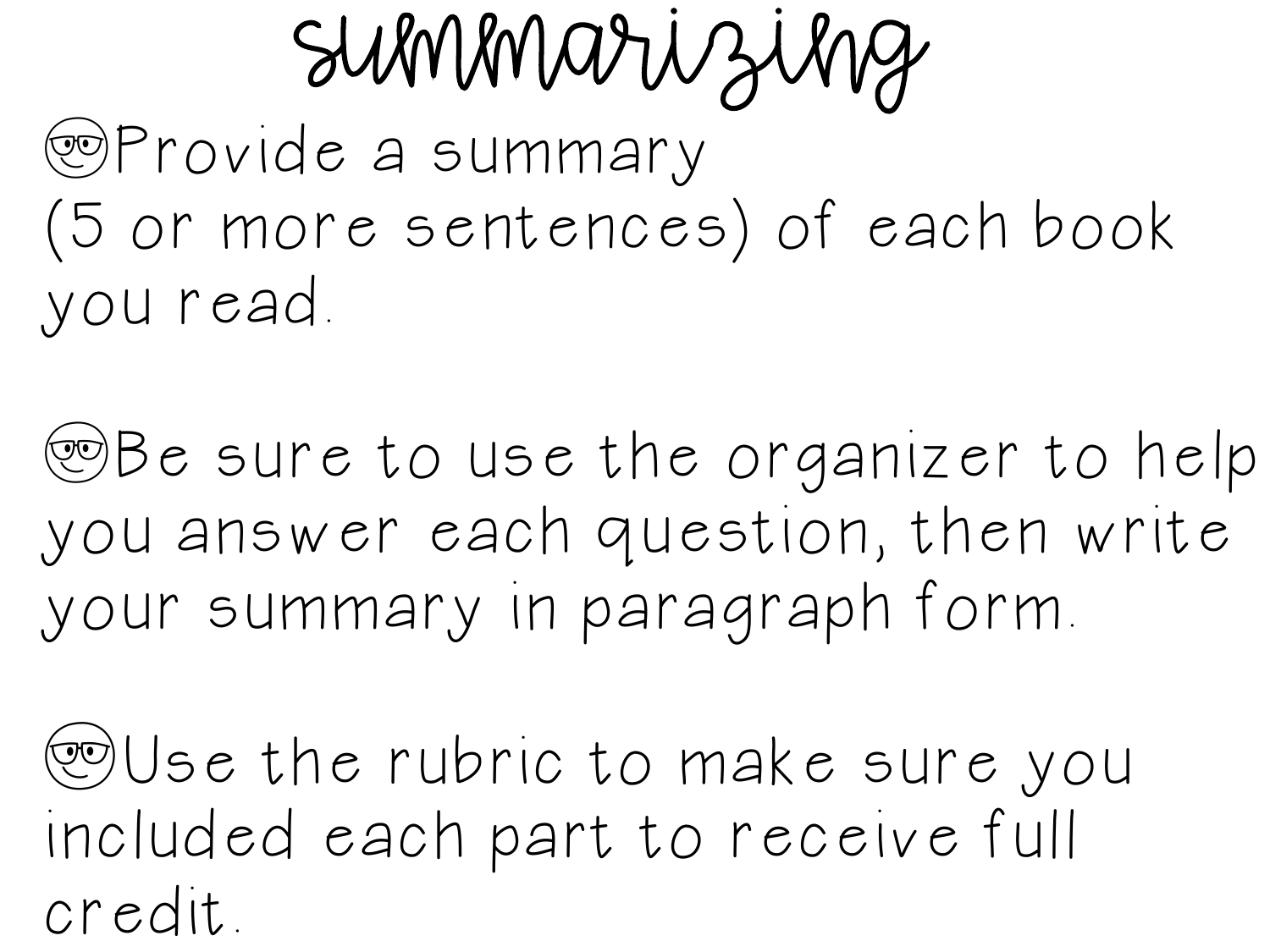# Graphic Organizer for Summarizing

## Someone:

Who is the main character?

wanted:

What did the main character want?

 $BUT$ :

What was the problem?

So:

How did the character try to solve the problem?

### then:

What was the resolution to the problem?